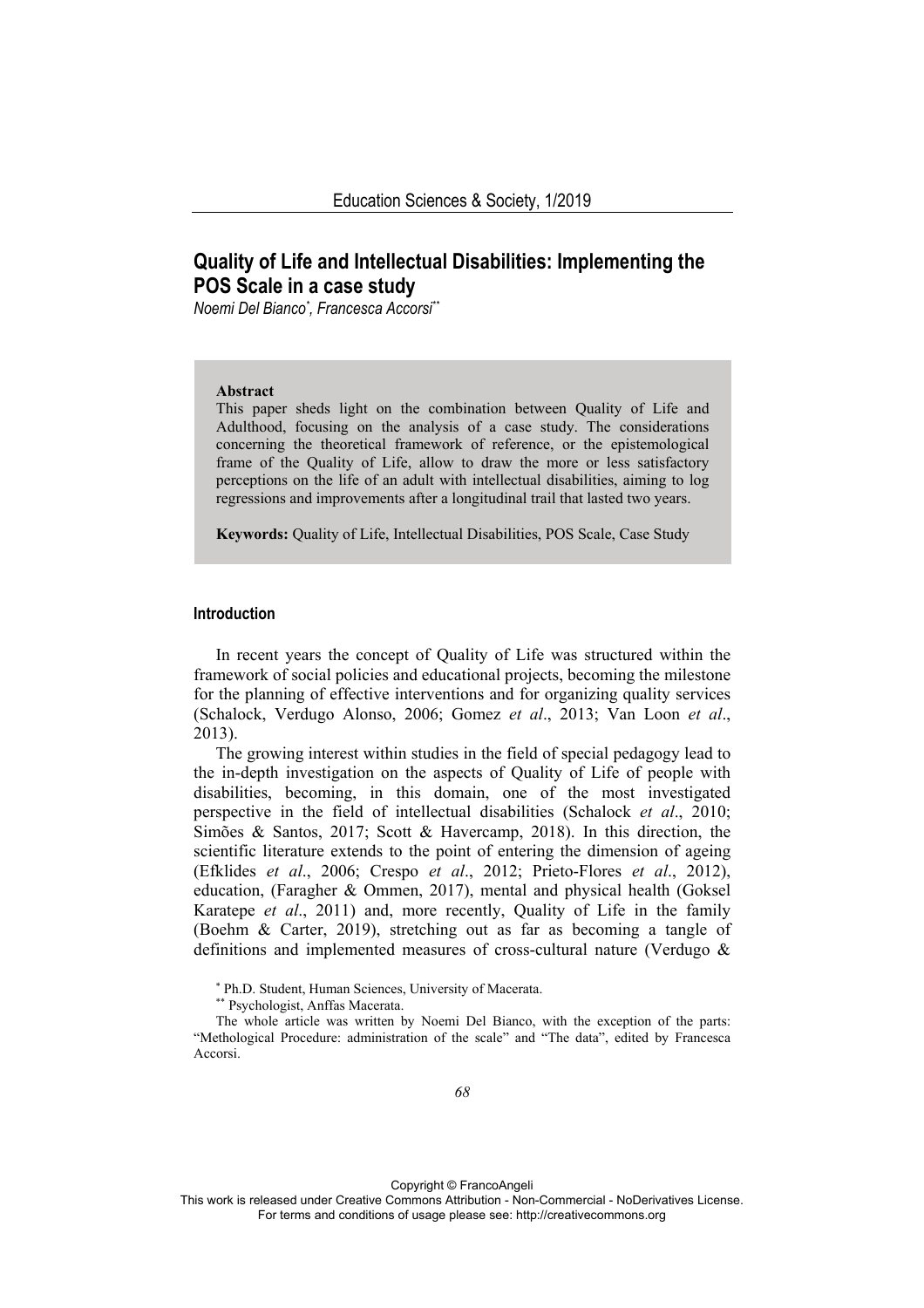Schalock, 2001; Jenaro *et al*., 2005; Schalock *et al*., 2005, 2008; Verdugo, Arias & Gómez, 2006; Verdugo, Gómez, Arias & Martin, 2006).

The starting point, shared by international scientists, is the report by Schalock et al. (2002), considered a «manifesto» (Giaconi, 2015, p. 14) of the construct of Quality of Life, as it proposes a multidimensional model applicable to the services for the person, allowing the professionals to use a common language and share the planning criteria. Schalock et al. (2002) specify «Quality of life might best be viewed as a sensitizing concept (rather than a definitive one) relevant to public policy determination; evaluation of services; and development of innovative local, national, and international programs» (Schalock *et al*., 2002, p. 458). This direction avoids what Taylor (1994) defined «tyranny of the Quality of Life» to happen that is: «The more the concept is defined the more you register a loss of meaning (...) which prescribes lifestyles and limiting personal freedom and satisfaction» (Taylor, 1994, p. 264).

Based on these assumptions, the next paragraphs will introduce the theoretical framework of the Quality of Life, to measure and apply the construct in a case study. The involvement of the Anffas's structure of Macerata made possible to monitor chronologically the Quality of Life of an adult subject with intellectual disability. Her perception has been deducted using the tool called Personal Outcomes Scale. The scale was deployed in a first phase in 2017 and again, after two years, in 2019. The flow outlined by the Quality of Life perceived by the subject during the two years pushed our reflection toward conclusive observations focused on taking charge of adults with intellectual disabilities.

## **Theoretical framework**

In the effort to go beyond the debate concerning the nature of the factors affecting the welfare of the person, whether subjective (e.g. perception of well-being) or objective (e.g. elimination of poverty), the reflection on the Quality of Life is pushed towards the description and understanding of its essential dimensions. Specifically, the theoretical principles introduced by Schalock et al., regarding *conceptualization*, *measurement*, and *application* (Brown, Keith & Schalock, 2005; Schalock, 2005; Verdugo *et al*., 2005; Schalock, Gardner & Bradley, 2007) represent the scientific bases of the construct.

The *conceptualization* principle provided the foundation of Quality of Life, affirming that its multidimensionality includes: «positive values and life experiences; has the same concepts for all people; has both subjective and

Copyright © FrancoAngeli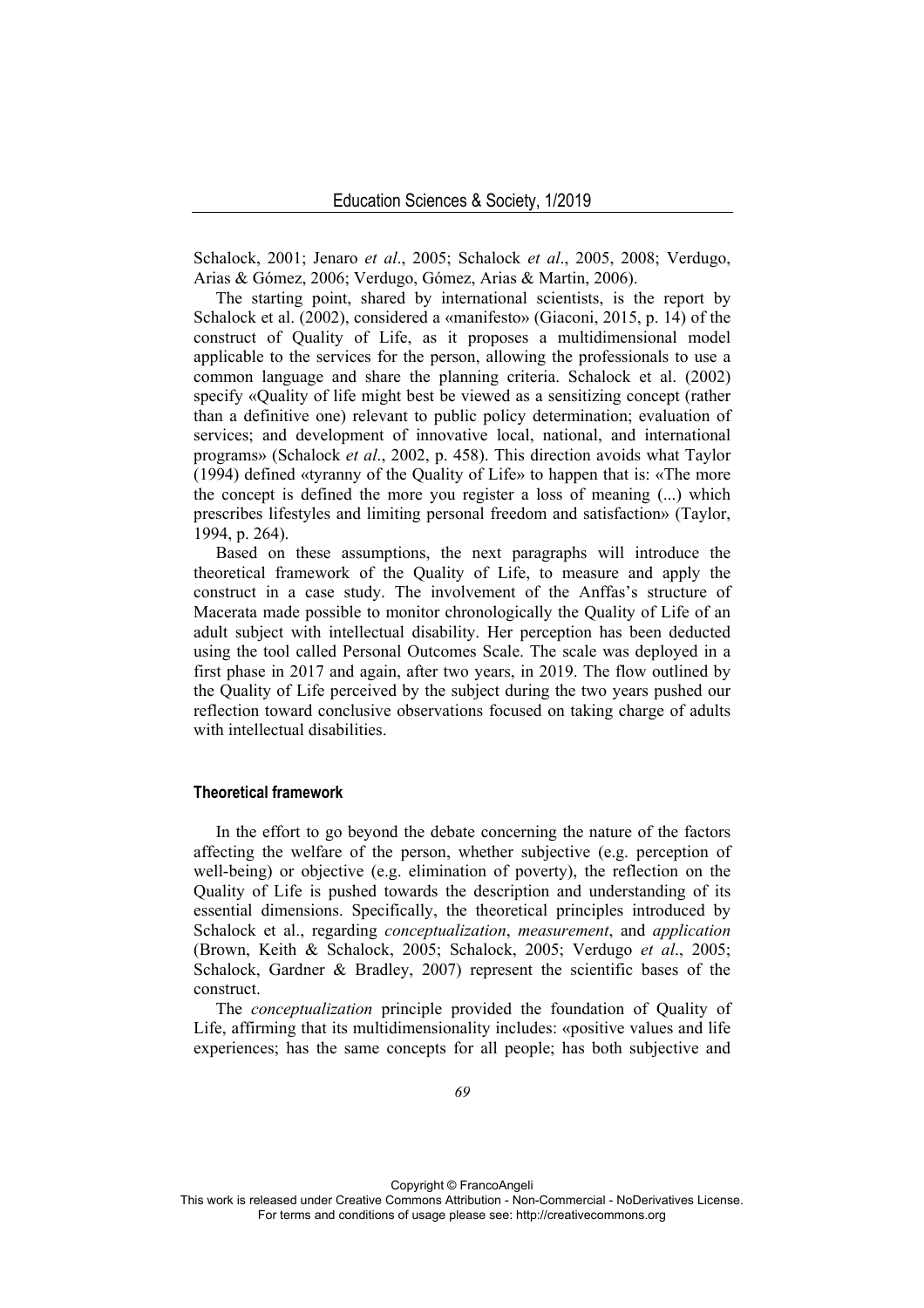objective components; and is enhanced by self-determination, resources, purpose in life, and a sense of belonging» (Schalock, Gardner, & Bradley, 2007, p. 3).

The model is composed of domains, indicators and descriptors that can be measured in three levels: personal, functional and social (Schalock, Verdugo Alonso, 2006; Giaconi, 2015). The main consensus in the international literature (Schalock, Parmenter, 2000; Schalock *et al*., 2002) on the Quality of Life is recorded in the following fields: Emotional Well-being, Interpersonal Relationships, Material Well-being, Personal Development, Selfdetermination, Social Inclusion and Rights. All these domains represent the entire construct and, therefore, can be considered the most relevant dimensions in the lives of all people.

As affirmed by Schalock et al. (2016) Quality of Life is

*«a multidimensional phenomenon composed of core domains that constitute personal well-being. These domains are influenced by personal characteristics and environmental factors. One's Quality of Life is the product of these factors and can be impacted positively through quality enhancement strategies that encompass developing personal talents, maximizing personal involvement, providing individualized supports, and facilitating personal growth opportunities»* (Schalock *et al.*, 2016, pp. 4-5)*.* 

The indicators can be defined as «Perceptions, behaviours or conditions that reflect the Quality of Life of a person, real or perceived» (Schalock, Verdugo Alonso, 2006, p. 67). The following criteria must be met when choosing a marker, which can define a domain: validity, reliability, sensitivity, specificity and sustainability related to the person (i.e. various in terms of values and subjective perception) and with cultural sensitivity (Schalock, Verdugo Alonso, 2006). Finally, the construct is further operationalized through the identification of descriptors which are «the behaviours or observable situations relevant to the context of reference» (Giaconi, 2015, p. 23).

In this articulation, the concept of Quality of Life allows to identify «the meaningful markers of a life with quality» and «to target resources to maximize positive effects» (Schalock, Verdugo Alonso, 2006, p. 57). This also allows to identify, through different types of assessments, in addition to individual aspects and environmental situations, the systems of values and beliefs that play an important role in the life of everyone (Brown & Brown, 2009; Schalock, Gardner & Bradley, 2007).

The conceptualization component allows the *measurement* principle that offers a quantitative method of evaluation. The process of measuring a person's Quality of Life considers the degree to which people have life

Copyright © FrancoAngeli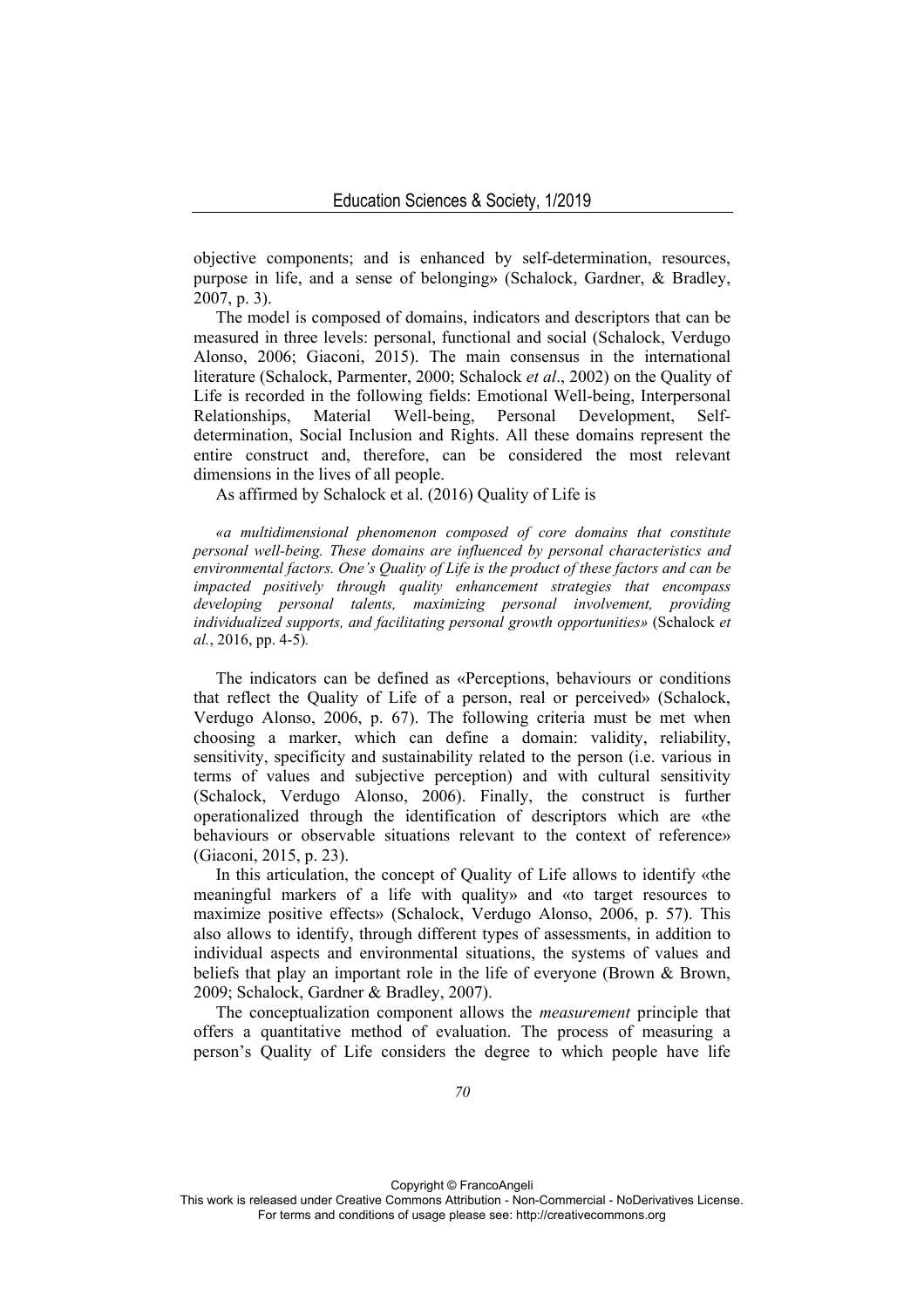experiences, taking into account «the domains that are often contributory to a person's life, the environmental contexts (including physical, social, and cultural), and both common and unique experiential occurrences» (Schalock, Gardner, & Bradley, 2007, p. 3). Therefore, measuring is essential to implement the concept of Quality of Life, because it unavoidably interferes with the results and, consequently, the educational choices related to the subject with disabilities. Specifically, the measuring of the Quality of Life does not rely only on the perspectives of the construct, but also on the ecological, holistic and personal perspectives, building a measurement model characterized by the assumption of several theoretical precautions. The latter include «material achievements, stability of human institutions, social ties and life opportunities» (Schalock, Verdugo Alonso, 2006, p. 256), and everything that acquires value for the single person. Principles and guidelines to be beared in mind to make valid measuring are multiple and should «have a clearly articulated use; (…) be a guide for personal, service, or policy enhancement rather than a classification of individuals, services, or systems» (Verdugo *et al*., 2005, pp. 707-717).

Approaching the measurement of the Quality of Life is affected by a multiple methodology and a perspective capable to reflect the multidimensional model. Nevertheless, a general agreement exists at the present time, about the urgent need of investigating the best ways of measuring and evaluating the Quality of Life concept, lending special attention to both objective and subjective circumstances (Gómez *et al*., 2007; Goodley, Armstrong, Sutherland, & Laurie, 2003; Schalock *et al*., 2010; Verdugo *et al*., 2010; Giaconi, 2015).

In conclusion, the Quality of Life *application* component is represented by a set of guidelines, indicated for people with disabilities and also for all providers of services and families with children/adult with disabilities. The application, strongly influenced by the conceptualization and measurement of the construct of the Quality of Life, includes aspects such as enhancing wellbeing across cultural contexts; forming the basis for interventions and supports; supporting evidence-based findings; and mandating its inclusion into all professional education and training protocols (Schalock, Gardner, & Bradley, 2007).

This contribution belongs to the theoretical framework proposed by Schalock et al. (2002), it recognizes the importance of the approach of Quality of Life in the *lifespan* perspective of people with intellectual disability. Our choice has been directed in this direction both for the recognition at the international level of the proposal and for the scientific validation that distinguishes the construct.

Copyright © FrancoAngeli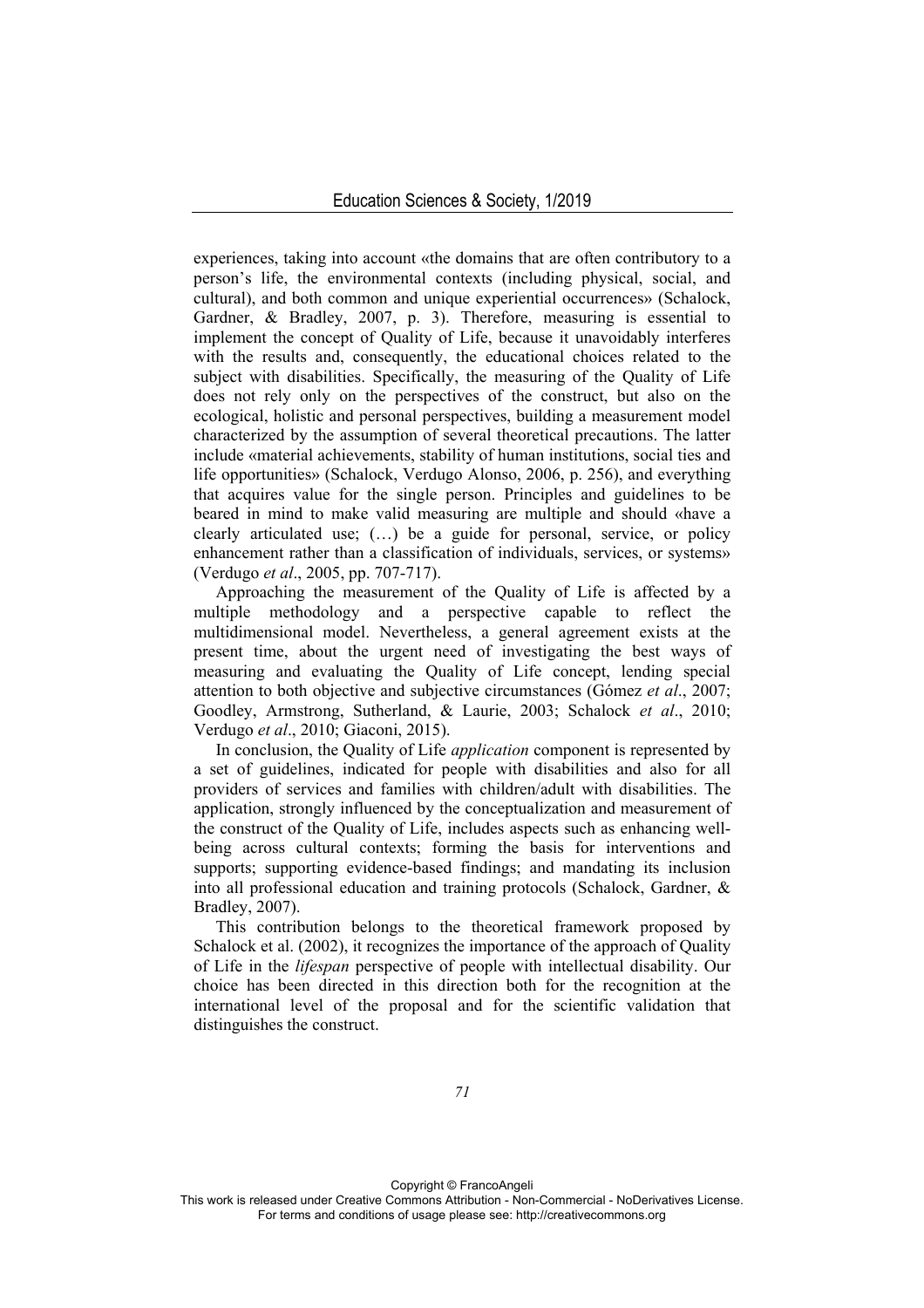#### **Measurement and Application**

Before entering the details of the analysis of the Quality of Life in our case study, we introduce briefly the methodology used. Our choice, to detect the Quality of Life of the person, fell on the instrument called Personal Outcomes Scale (POS) (Van Loon *et al*., 2008). Specifically, to impact the field of intellectual disabilities, POS development has been guided by three trends: reframing quality; assessing personal outcomes based on a validated quality of life conceptual and measurement framework; and involving multiple stakeholders in the process of selecting relevant quality of life-related indicator items, administering the assessment instrument, and developing and using the final instrument and resulting data (van Loon, Van Hove, Schalock, & Claes, 2009).

The POS is based on a conceptual framework, which assumes the multidimensional character of the Quality of Life concept, and a measurement framework proposed by Schalock and colleagues (2002; 2006; 2010). Many international studies validated the scale to assess the Quality of Life of people with disabilities, intellectual disabilities and without disabilities (De Windt  $\&$ Lannau, 2009; Van Havere, 2011; Van Hove *et al*., 2011; Guàrdia-Olmos *et al*., 2017). The instrument has been proved to have a satisfactory reliability and is therefore considered to be a valid way to measure an individual's Quality of Life.

The Italian version of the Scale has been adapted, elaborated and validated in accordance with the Italian context (Jenaro *et al*., 2005; van Loon *et al*., 2017) through a comparison with the authors of the original version and respecting the guidelines on the properties that a scale on the Quality of Life for people with intellectual disabilities should have (Schalock, Bonham, Marchand, 2000; Finlay, Lyons, 2001; Verdugo, Schalock, Keith, Stancliffe, 2005). The POS evaluate aims to assess Quality of Life in people with intellectual disability on the basis of three factors and eight domains validated in a series of cross-cultural studies: (1) Independence, composed of Personal Development and Self-determination; (2) Social Participation, which includes Interpersonal Relations, Social Inclusion and Rights; and (3) Well-being, which encompasses Emotional Well-being, Physical Well-being and Material Well-being (Jenaro *et al*., 2005; Schalock *et al*., 2005; Wang *et al*., 2010).

The core domains of the Quality of Life refer to the POS: where each domain is composed of six items; for a total of 48. For example, in the domain "Emotional Well-being", there are items: 1. Do you feel secure/protected and at ease in the place where you spend most of the day (do you feel fine with the people with whom you spend most of the day)?; 2. Do you feel you are doing well in the things you do? (for example, in your job, drawing, doing

Copyright © FrancoAngeli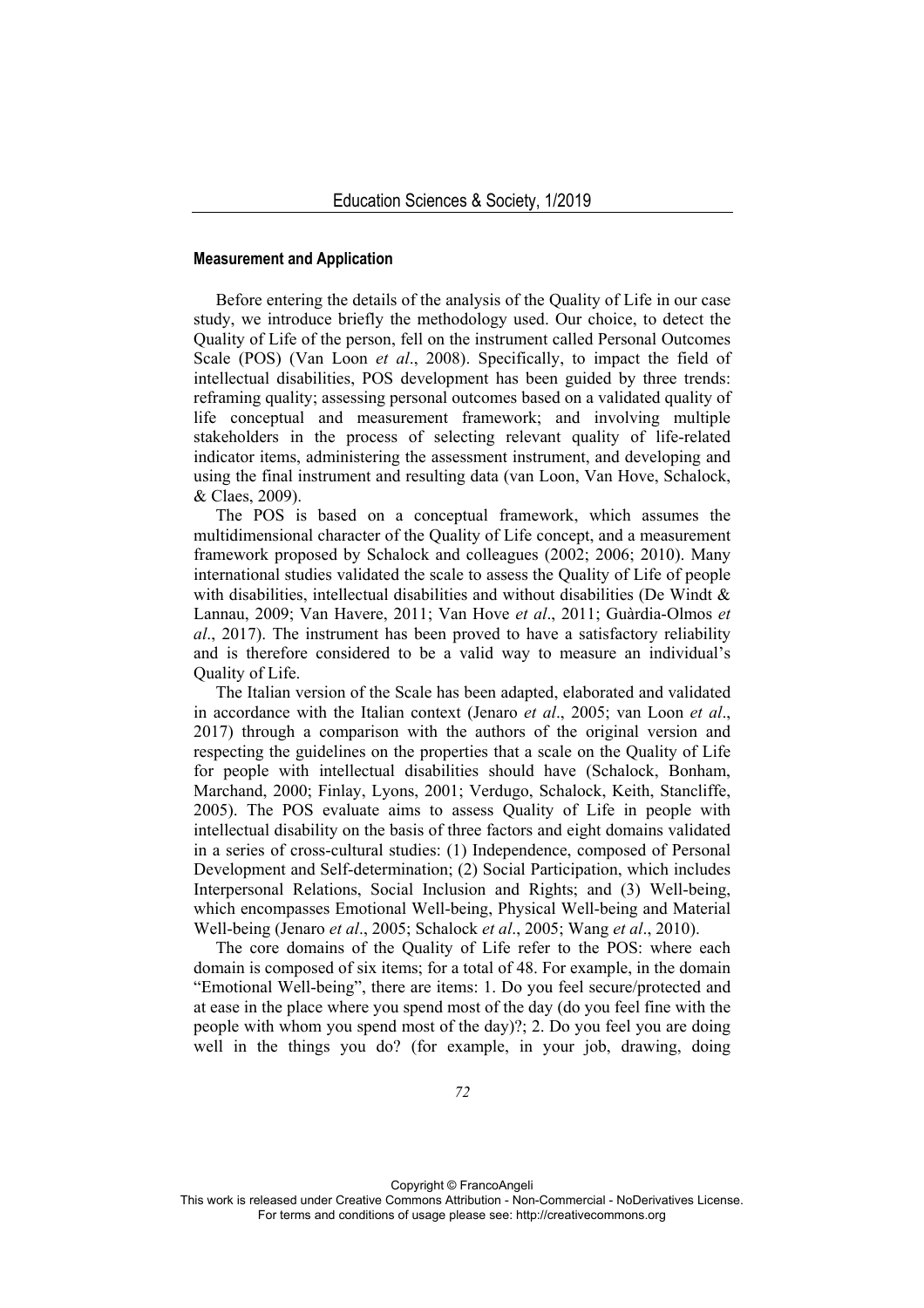homework, a game, an exercise)?; 3. How often do you express to others that you love them, that you are fond of them, that they are important to you (for example, do you say or write it, or show it with kisses, hugs or caresses)?; 4. Are you a happy person?; 5. Are you satisfied/pleased of how things go in your life, i.e. you do not have particularly serious worries?; 6. Do you really trust the people who are important for you (for example, family, friends, staff of the frequented structure, i.e. operators)?.

Each item on the POS is evaluated on a 3-point Likert-type Scale. Outcomes are obtained from every dimension. The sum of all of the scores from the six items is obtained using the following calculation:  $3 =$  always,  $2 =$ sometimes and  $1 =$  rarely or never. After the dimensions of every factor are totalled, a final score is calculated for each factor (Guàrdia-Olmos *et al*., 2017; van Loon *et al*., 2017). The total score goes from 6 to 18, with a theoretical average of 12. The strategy of raw scores cannot be the criterium for the bases of evaluation of the Quality of Life for a person with intellectual disability. In fact, evaluation must be respectful of the values and aspirations of the subject. During the survey it is also possible to insert notes, comments and impressions that emerge in a free flow from the respondent. To give added meaning to the scores of a single individual it is necessary to evaluate the Quality of Life indexes from the intersection of the data of the total raw scores in the self-assessment scale (provided by the individual) with those coming from the hetero-evaluating scale (of a caregiver) (van Loon *et al*., 2017).

The Scale administrators, who can be educators, psychologists, psychiatrists/neuropsychiatrists, social workers, must have attended a training regarding the theoretical model and proper administration of the scale (van Loon *et al*., 2017).

The POS Scale turns out to be a very versatile tool that allows programming interventions focused on the person, providing a complete picture to make eventual organizational changes. The use of this methodology is to provide general information on the on-going Quality of Life of an individual, without becoming the criterium on which establish the evaluation of his/her Quality of Life.

### *Introducing the case*

This study is a case study for the interesting development of the experience conducted (Smith & Osborn, 2003; Zappella, 2018), in order to describe and analyse the Quality of Life perceived by an adult with disabilities. Specifically, we considered the case in the caregiving of the daily centre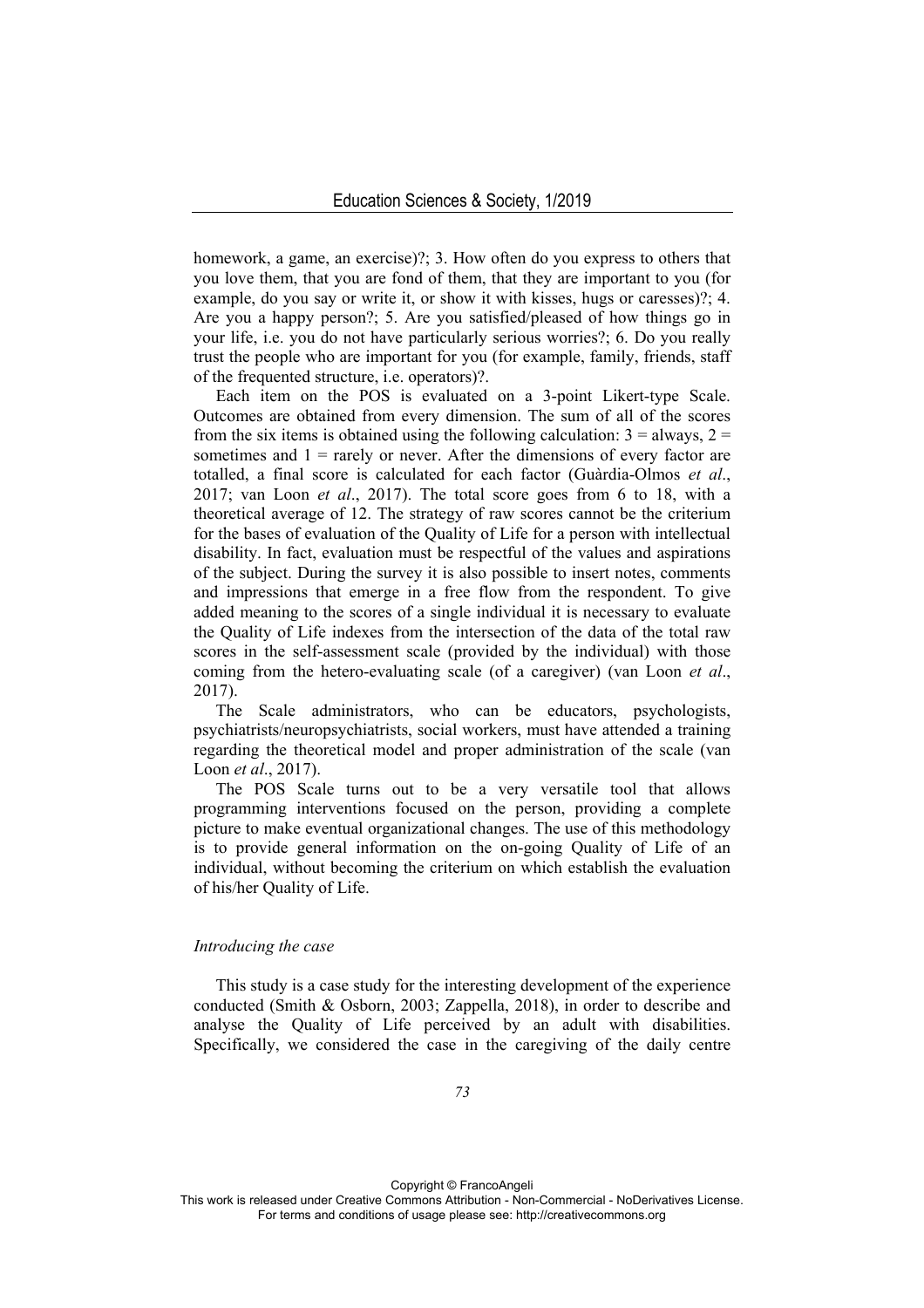Anffas of Macerata. The study evaluates the POS Scale (self-assessing) data submitted to a 46 years old female with minor intellectual-relational disabilities, a rare genetic syndrome and associated eating disorders. We bring to the centre of reflection and debate the uniqueness of the situation lived by the person, to organize its perceptions and analyse the data obtained. The administration of the scale and the output of data, allow to outline a full profile related to the Quality of Life of a person with disabilities, becoming, in an wide mode, a useful tool for all operators of services to the people, orienting the educational projects. The aim of administering the POS, which overcomes the formulation of a judgement, attempts to increase the understanding of the personal situation, with the intent of improving the care for the person and focusing on the possible attainable results. Therefore, the use of the scale investigates a complex situation, through a qualitative survey, allowing to go beyond the opinions of the administrations, to concentrate on the data obtained, able to understand a 'phenomenon' through the perceptions that the person attribute to their experiences.

### *Methodological Procedure: administration of the scale*

Data was collected over a period of two years to monitor the evolutive trend of the Quality of Life of the adult with disabilities. Data collection, in 2017 and 2019, was done with direct interviews with the subject, for the completion of the POS Scale. The completion of all the items of the scale, in both years, was done with two sessions of about one hour each. The consistent duration follows the need of the subject to have her personal rhythm, and the longer time needed to understand the request and formulate the answer. The tendency of the subject to digress on personal stories was recorded in several occasions, for this reason we chose to open a room for expression beyond the contents required by the single items. We wanted to foster an open and trusting climate, to facilitate the expression of the thoughts and ideas of the subject with disabilities. The criteria used for the choice of the administer were: having spent a reasonably long time with the subject and having shared with the subject significant moments of her life. During the 2019 submission, the same procedure was implemented, however, the interviewer was changed. This choice responded the need to avoid the expectation, by the person, of answers that would be "expected".

### *The data*

In 2017 the self-assessing POS Scale outlined a perception of the Quality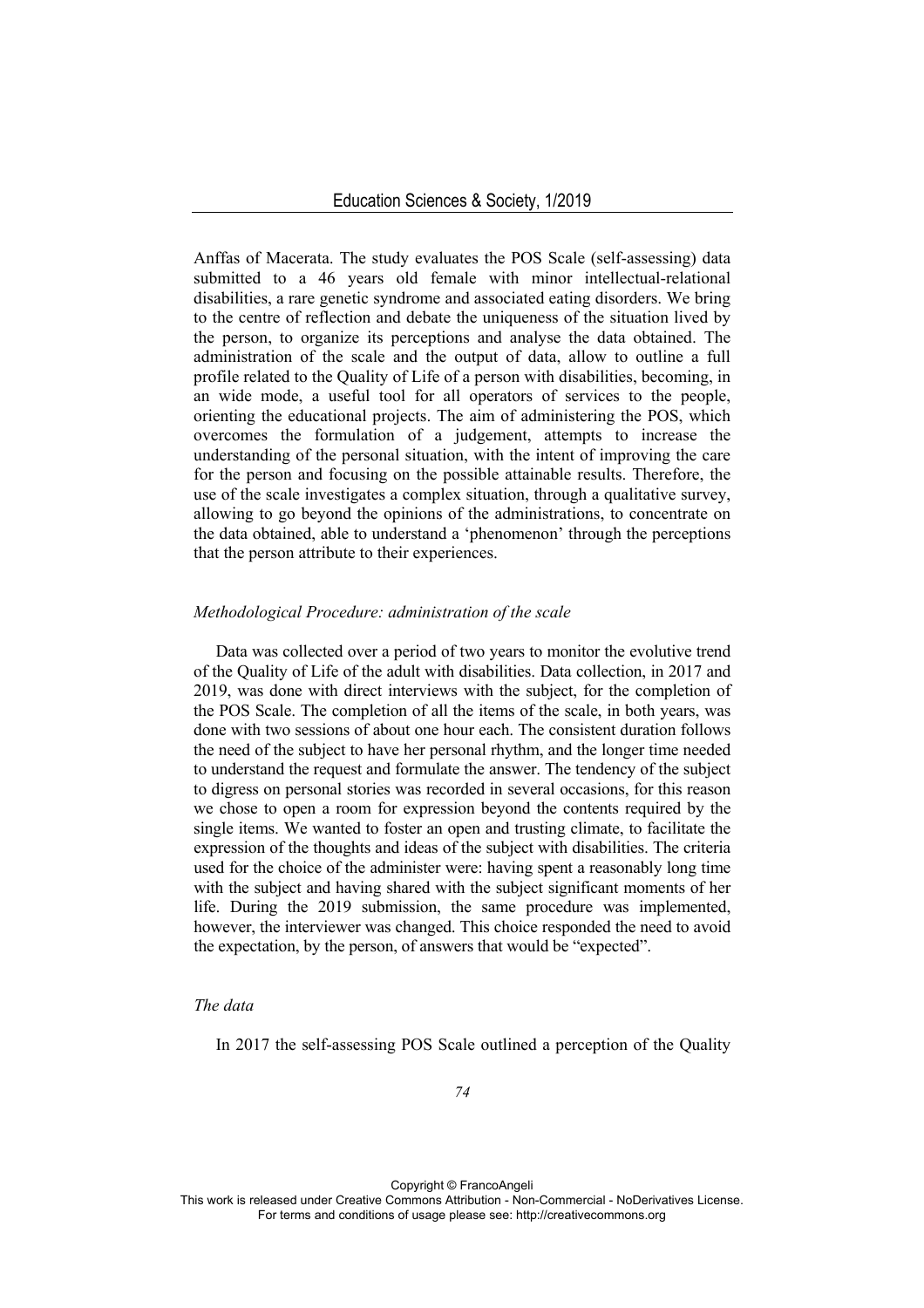of Life of the person within a range of 10-18, specifically, the least satisfactory domain was the one of "Rights" (p. 10).

The subject answered negatively "Never" to these items: "Are you free to leave and comeback from the house, apartment or structure where you live when you want?"; "Can you have a boyfriend or girlfriend, if you want?"; "Do you vote at the local or national elections?". These items caused the lowering of the perception of the person in this domain.

The domains of "Personal Development" and "Self-determination" reached the average threshold, both have the score 12. Often, in most of the items the answer was "Sometimes", as it happened to the questions concerning personal development: "Do you have a chance to put into practice how much you can do? To show that you can do certain things?"; "Do you use technological items like, computer, cell phone, DVD reader, sound system, I-Pod, microwave oven, washing machine?"; and in some of the items of self-determination: "Can you make choices?"; "Do you make choices if you are given the chance of choosing?".

"Social Inclusion" reached the score of 13. "Often" was stated in the items: "Do you talk (communicate) personally or by phone with the people next to you, do you visit them?"; "If you see the people from your town/quarter or neighbourhood, do you know them? How many of them?"; "Do you use the services in the place where you live or the opportunities of your area?". "Sometimes" was the answer for "Do the people from your town/quarter or neighbourhood do things for you like, invite you to their home for coffee or lunch, visit you, keep you company when alone, accompany you where you need to go?". "Rarely": "Do you help your neighbours (people of your area) when they need you?"; "Do you do activities with people from your town/quarter or neighbourhood like going shopping, eat out, go to shopping malls, go to fun places?".

The person perceived the domain "Physical Well-being" as satisfactory p. 14. To the question "How often do you practice physical exercise or sport?" the person answered "Often"; also, the item "Do you rest and relax enough and have some free time to relax or rest?" received a positive answer. The question "How is your health going? How do you physically feel?" had a lower result "Average"; "Do you eat healthily, i.e. eat healthy and varied foods, do not skip meals, eat at regular times and in adequate quantities?" obtains the answer "Sometimes".

The domain "Material Well-being", reaching the score 16, takes a meaningful threshold of success. All items have a positive result, with the exception of "Do you have a paid job?", to which the subject answered "Never". This response is the only one that negatively affects the perception of the person in this domain.

Copyright © FrancoAngeli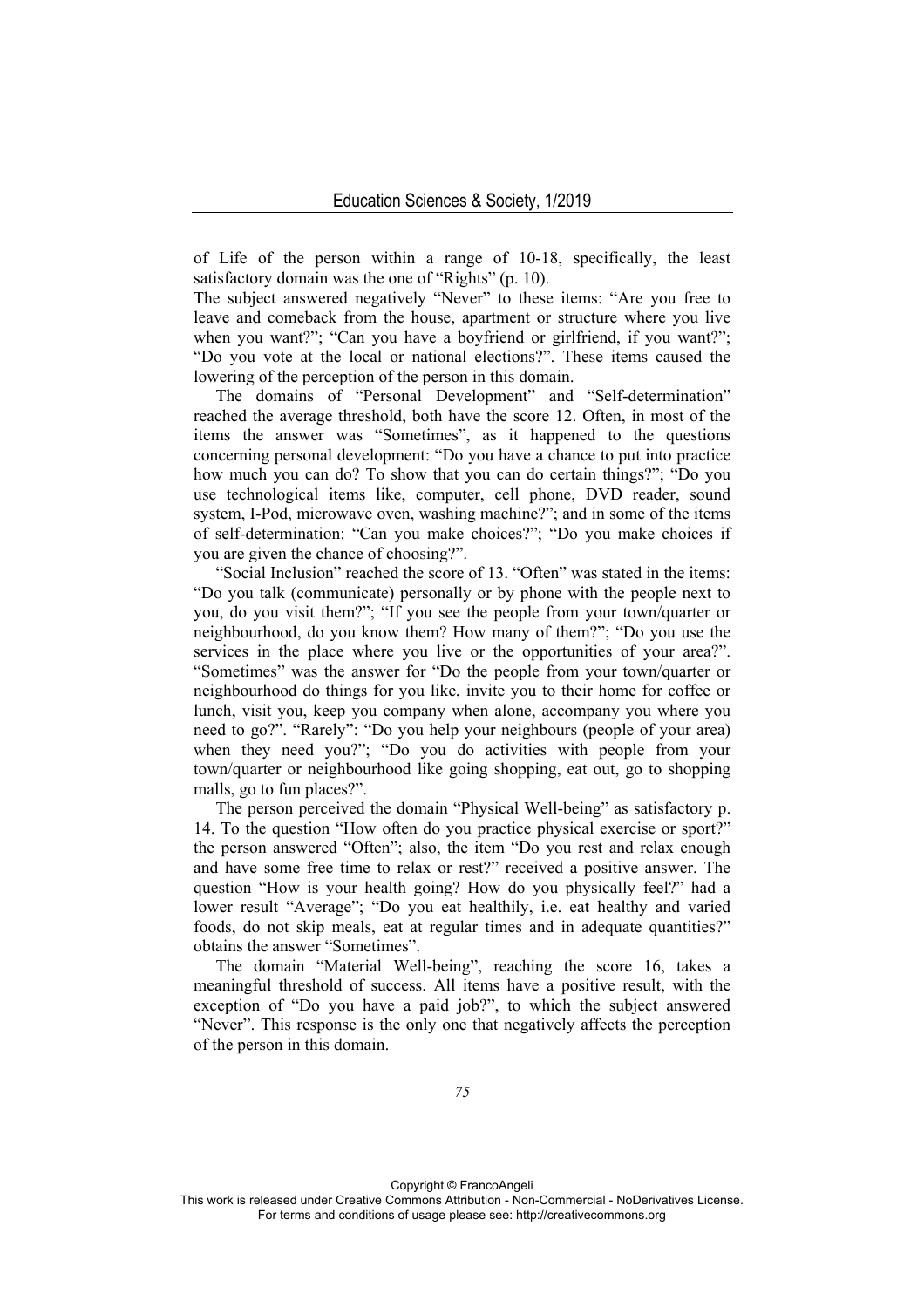"Emotional Well-being" and "Interpersonal Relationships" reach a score of 18, thus representing the domains that reached the highest threshold of perceived quality. All the items are satisfactory with positive answers.

Generally speaking, the profile of Quality of Life created allows to plot a trail that outlines a general picture that is satisfactory on the subject side. The flow realized is regular, with the highest peak reached in the domains "Emotional Well-being" and "Interpersonal Relationships", while the lowest score was in "Rights", which was nevertheless within the average range.

The following figures (1, 1.1) contain, with an histogram and a web, the profile of Quality of Life of our case in 2017.





The profile of Quality of Life for 2019 shows an overall satisfactory picture for the person. In relation to the scores obtained, the submission of the scale shows a range within the average, from a lowest score of 10 to a highest of 18.

The domain "Rights" scores the lowest level of satisfaction by the subject. In fact, it scores 10, standing below the average (12), but still within the range (6-18). Denoting a low quality perception, the subject answered negatively to the items: "Are you free to leave and comeback from the house, apartment or structure where you live when you want?"; "If you want, can you have a

Copyright © FrancoAngeli

<sup>&</sup>lt;sup>1</sup> *Benessere Materiale* "Material Well-being"; *Benessere Fisico* "Physical Well-being"; *Benessere Emotivo* "Emotional Well-being"; *Autodeterminazione* "Self-determination"; *Sviluppo Personale* "Personal Development"; *Relazioni Interpersonali* "Interpersonal Relationships"; *Inclusione Sociale* "Social Inclusion"; *Diritti* "Rights".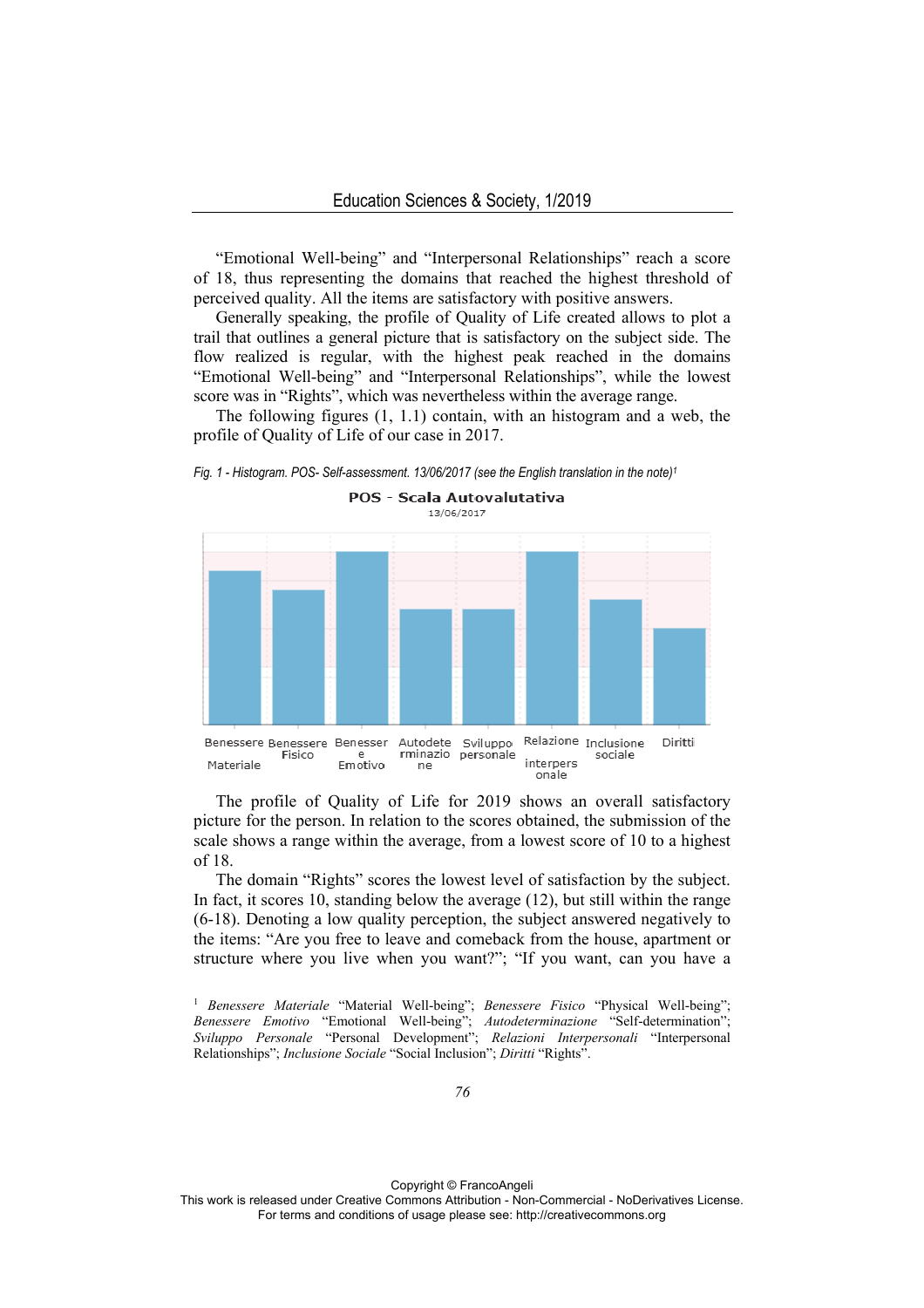pet?"; "Can you have a boyfriend or girlfriend, if you want?"; "Do you vote at the local or national elections?".





The domain "Social Inclusion" score a total of 11: "Rarely" was the answer used for the item "Do you help your neighbours (people of your area) when they need you?"; the remaining items reach the frequency "Sometimes".

The score 13 is reached in the domain "Personal Development". All the items the frequency value "Sometimes", except the item: "Do you Have a chance to put into practice how much you can do?" whose answer was "Often". Overall the satisfaction degree is fair, standing above the average (12).

The domains "Material Well-being" and "Interpersonal Relationships" receive a total score of 16, showing a good degree of satisfaction for the person. The domain "Material Well-being" shows items with positive answers: "Always" is the most common statement. The only exception concerns the item: "Do you have a paid job?" to which the subject attributes "Never". For the domain "Interpersonal Relationships" the items that condition the perception of the subject negatively are: "How often do you participate to social activities with friends and acquaintances?"; "How often do you talk to your friends personally, by phone or write e-mails?" to which the person answers "Sometimes".

Copyright © FrancoAngeli

<sup>2</sup> *Benessere Materiale* "Material Well-being"; *Benessere Fisico* "Physical Well-being"; *Benessere Emotivo* "Emotional Well-being"; *Autodeterminazione* "Self-determination"; *Sviluppo Personale* "Personal Development"; *Relazioni Interpersonali* "Interpersonal Relationships"; *Inclusione Sociale* "Social Inclusion"; *Diritti* "Rights".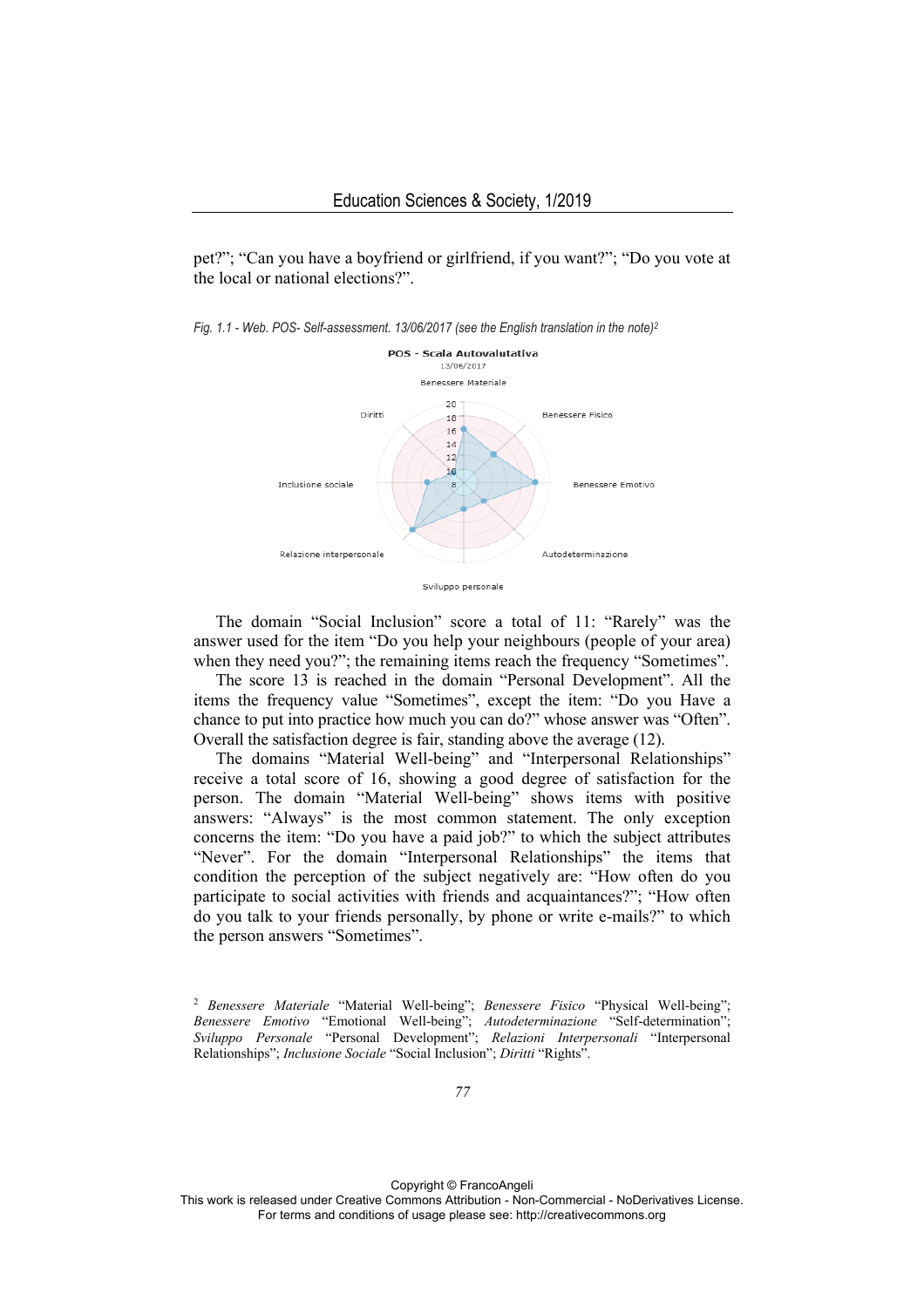The score 17 is given to "Physical Well-being" and "Self-determination". Both of them do not reach the highest score but prove a meaningful degree of satisfaction of the subjects for these items. Elaborating on these perceptions, "Self-determination" receives the frequency "Sometimes" on the item "Can you decide not to do something you have been asked to do?"; this is the only answer showing a minor degree of satisfaction. In the domain "Physical Wellbeing" the item receiving the frequency "Sometimes" is the following: "Are you worried about getting sick, being sick or experiencing pain?", in this case too this is the only exception recorded.

The most satisfactory domain is "Emotional Well-being" with the highest degree of 18, which it receives in all the answers, that is "Always".

The scores obtained in each domain, which give rise to the evolution of the Quality of Life of the case considered, recorded in the year 2019, are shown in the histogram and web figures (2, 2.1), which follow. Generally speaking, the majority of the domains stand above the average range of 12. The Quality of Life profile obtained allows to outline an overall satisfactory picture for the person.



*Fig. 2 - Histogram. POS- Self-assessing Scale. 06/03/2019 (see the English translation in the note)3*

POS - Scala Autovalutativa

<sup>3</sup> *Benessere Materiale* "Material Well-being"; *Benessere Fisico* "Physical Well-being"; *Benessere Emotivo* "Emotional Well-being"; *Autodeterminazione* "Self-determination"; *Sviluppo Personale* "Personal Development"; *Relazioni Interpersonali* "Interpersonal Relationships"; *Inclusione Sociale* "Social Inclusion"; *Diritti* "Rights".

Copyright © FrancoAngeli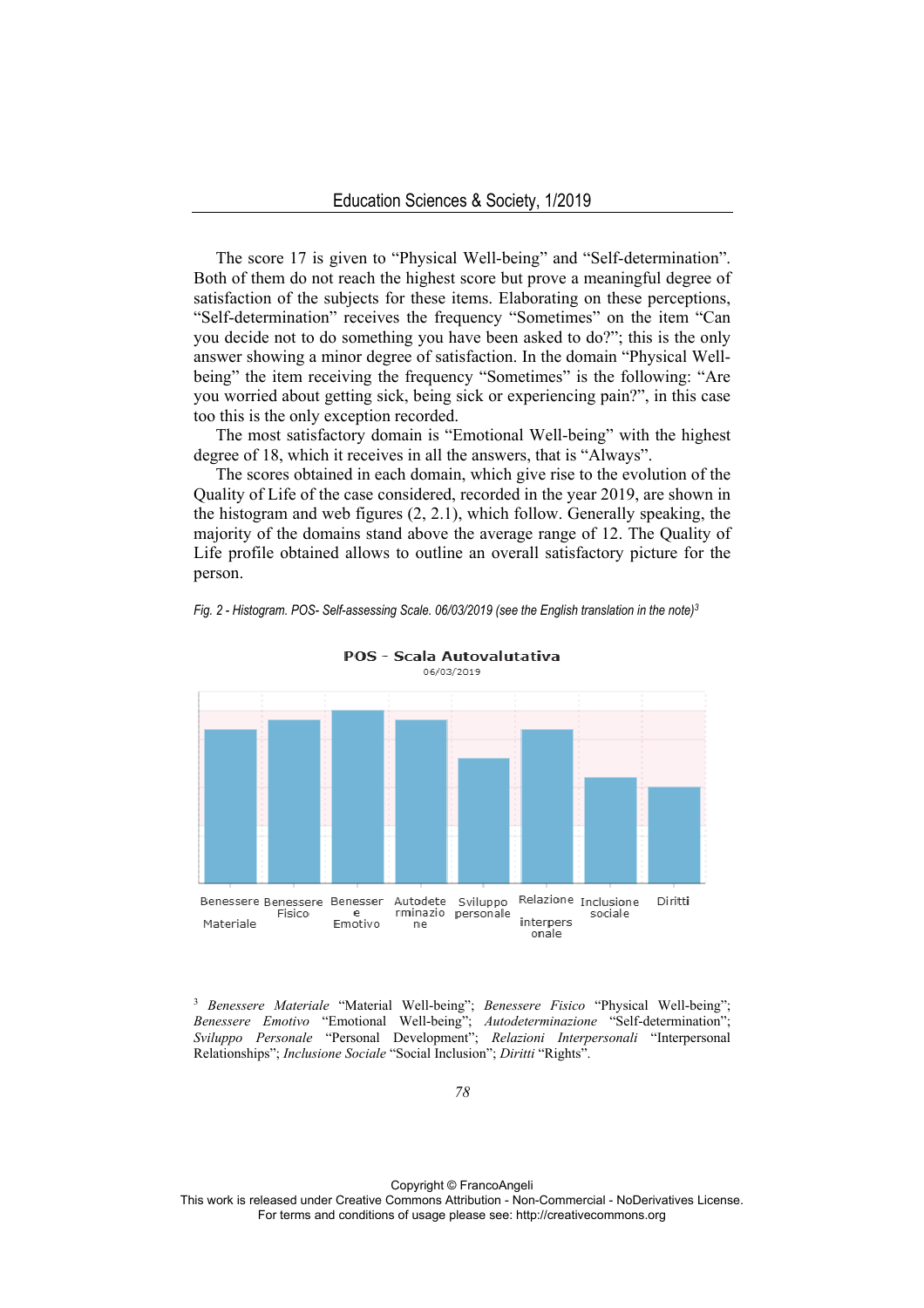

*Fig. 2.2 - Web. POS- Self-Assessing Scale. 06/03/2019 (see the English translation in the note)4*

#### *Data discussion: the main issues that emerged*

The longitudinal research has allowed us to grasp the most significant changes and the dynamics that have occurred in the period of time studied. The case studied shows in two years a satisfactory perception of the subject's own Quality of Life, which is always within the range 10-18. In the two-year period the most consistent improvements were in the following items, "Personal Development" (from 12 to 13 points), "Self-determination" (from 12 to 17 point) and "Physical Well-being" (from 14 to 17 points); the domains "Rights" (10 points) "Emotional Well-being" (18) and "Material Well-being" (16) were unchanged; while we recorded a regression in the domains concerning "Interpersonal Relations" (from 18 to 16 points) and "Social Inclusion" (from 13 to 11 points).

The elements and factors that led to an increase or decrease of the Quality of Life perceived by the subject are interesting. The first meaningful element is "Personal Development". To the question "Do you Have a chance to put into practice how much you can do?", in 2017, the subject declared "Sometimes", reaching a more consistent frequency in 2019; specifically, the person affirms that she "Often" helps other people with disabilities in the daycare centre, especially in practice of dressing themselves. The mutual aid has been reinforced with the time by the team that gives care the person; since the

Copyright © FrancoAngeli

<sup>4</sup> *Benessere Materiale* "Material Well-being"; *Benessere Fisico* "Physical Well-being"; *Benessere Emotivo* "Emotional Well-being"; *Autodeterminazione* "Self-determination"; *Sviluppo Personale* "Personal Development"; *Relazioni Interpersonali* "Interpersonal Relationships"; *Inclusione Sociale* "Social Inclusion"; *Diritti* "Rights".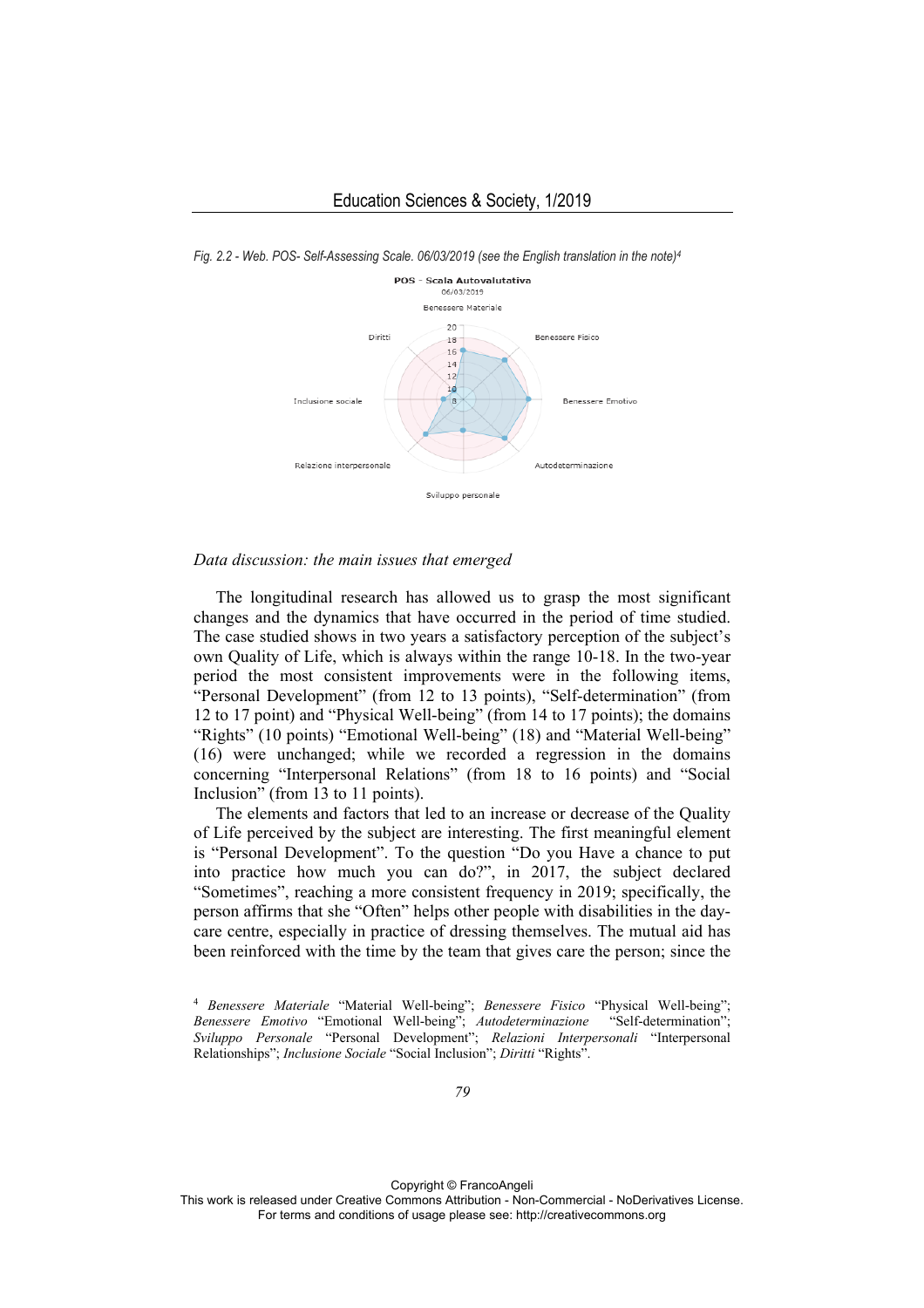subject showed in some cases uncertainty in her actions, the team preferred to value the potentialities of the person by giving positive feedbacks while she supported other people, rather than focusing on the difficulties or shortcomings.

The domain "Self-determination" recorded a significative increment over the time. In 2017, the subject answered "Sometimes" to the question "Do people take your decision seriously?", but in 2019 she declared "Always". It appears that in the past the family decided for her what to buy or to wear, while, now the subject explains that she is always given the opportunity to express her preferences concerning different aspects of her life and that now they are accepted in the family as important. Therefore, the maturation of the subject caused a different responsible attitude, characterized by an increased consideration of her choices.

Considering the domain "Physical Well-being" the growth has been considerable over the two years. The eating disorders, that mark the case, push family and the caregiving centre to pay more attention to the subject's physical well-being. The main concern of the person, who expresses a deep awareness of her weight and her "obsession" with the food, relates with the diet, she admits: it is "difficult to resist temptations", affirming that to resist them "I should not see them". After two years, she affirms that she eats "Always" healthily, at regular times and appropriate quantities.

The domain of "Interpersonal Relationships" reached considerable peaks in 2017, but had a regression in 2019. To the question "How often do you participate to social events like going out, eating, going to parties, dining or dancing with friends or acquaintances?", the person answered "Often" in 2017, and "Sometimes" in 2019. To "How often do you talk to your friends personally, by phone or write e-mails?", likewise, in 2017 the subject answered "Often", while in 2019 there was a regression, affirming "Sometimes".

In the reconstruction of "Social Inclusion", it emerges that the person had a qualitative decrease in the domain. In the questions "Do you talk (communicate) personally or by phone with the people next to you, do you visit them?"; "If you see the people from your town/quarter or neighbourhood, do you know them? How many of them?"; "Do you use the services in the place where you live or the opportunities of your area?" the answers present a meaningful passage from "Often" in 2017 to "Sometimes" in 2019.

By questioning the qualitative decrease of domains concerning relational contacts and social inclusion, additional words leaked by the subject manifestations that are leaked from the subject's additional words can manifest important meanings. "In the apartments building where I lived before the earthquake", people used to do activities with her, meeting her and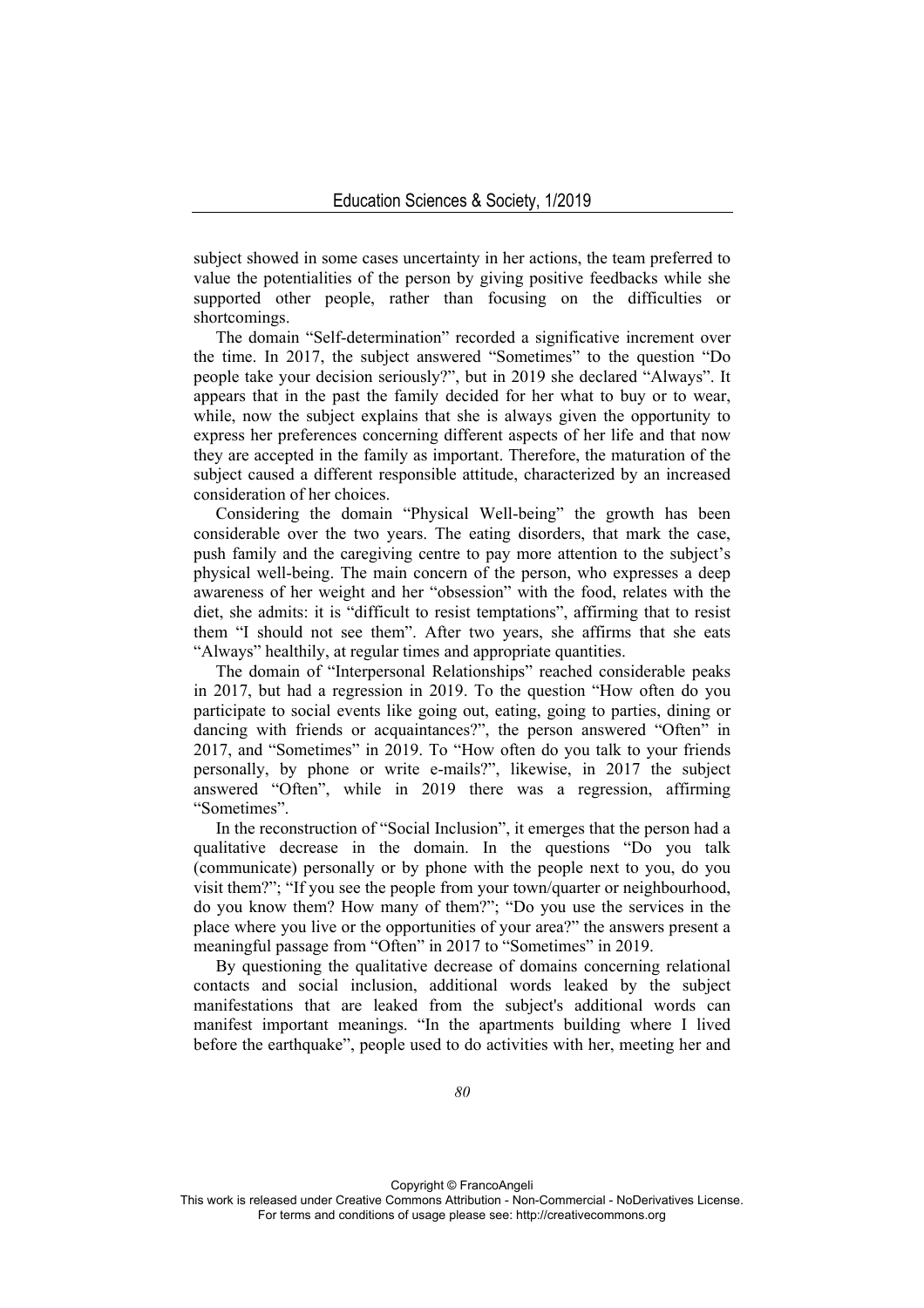spending important amounts of time. Later on, after the earthquake, the person and her family had to move house, due to this passage her friendships were compromised, manifesting attachment to past places, but also to the people who represented a constant relational point of reference for her.

The process of relocating the person, which in the specific case happened from one place to another together with the family, but which could be generalized as the passage from the familiar place to a residential structure or anyway to the insertion in alternative situations planned for the "After Us", turns out to be for subjects with intellectual disabilities a difficult experience. As sustained by Giaconi (2015) «it is a leap that marks, sometimes, a detachment from the relational and community life place for the subject» (Giaconi, 2015, p. 75). The cause may lie in the fact that social inclusion is a complex dimension that is not fulfilled by the simple relocation of people (Schalock & Verdugo Alonso, 2006). When changes occur only at the level of residential and physical environment, the effect could be circumscribed within the new environment, detaching the subject from the surrounding relational context. Schalock e Verdugo Alonso declare that «it is necessary to provide learning opportunities in new conditions so that the person can become more competent and more independent within a broader social group (…)» (Schalock & Verdugo Alonso, 2006, p. 156). The "place" and the "time" in which the person is included, properly negotiated and shared with her, should always have an "educational" character, that is the new contexts should be able to provide relational opportunities and moments of personal fulfilment (Giaconi, 2015).

For these reasons, the knowledge of the paradigm of Quality of Life on its practical use, through the POS measurements, produced important question in Anffas's structure already in 2017 which opened the doors to the possibility to rethink and re-organize the educational practices and the caregiving on the bases of the needs that emerged. Important considerations sprung up on the necessity to align the modes of action and the needs of the person with disabilities, in order to improve their living conditions. We therefore conclude that POS, for the changes and opportunities that it generated, apart from the general consensus it obtained with the team as a pertinent methodological tool, resulted very apt to measure the paradigm of the Quality of Life as a social construct and unifying them concerning the operational practices.

## **Conclusions**

Over the recent years, the scientific literature has stressed the crucial importance of the construct of the Quality of Life, also for people with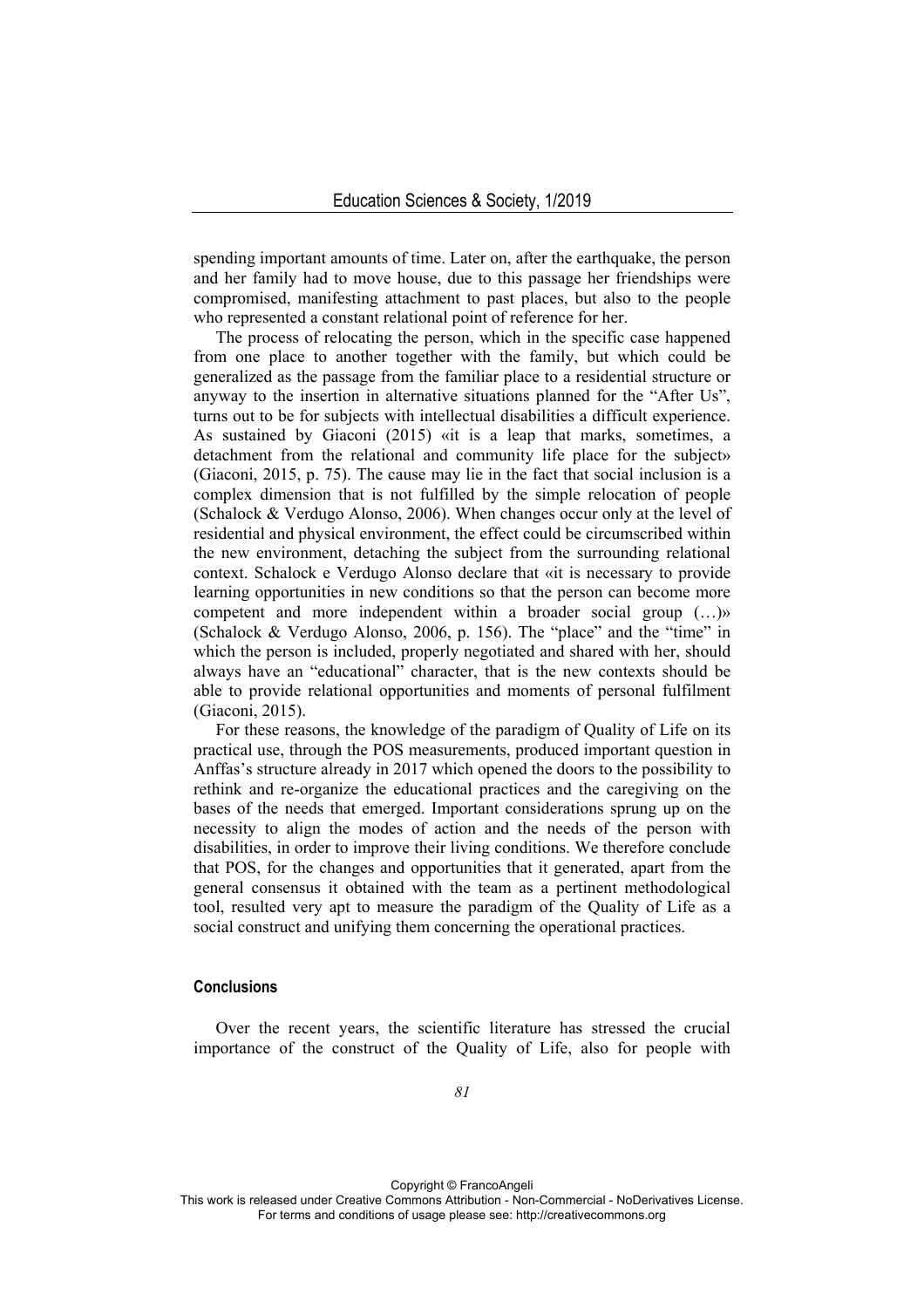disabilities, as a guidance in making administrative and educational choices in the community practices. The introduction of such paradigm in the communities/centres for people with disabilities, allowed to make more explicit and aware the goals of the educational behaviour aimed to the wellbeing and the protection of the dignity. The identification of the significant predictors for a qualitative life, contributed greatly to the reorganization of the services, that have been moved into the promotion of a design focused on the person and an afterthought of the implementing programs in relation to the results obtained from the perceptions of the subject. In fact, the relevance that the assumption of Quality occupies in the life of everyone stresses on its concrete application, assuming, for those who act for the person with disabilities, the connotation of the goal to be pursued.

The reflections that rose during this research and the results obtained demonstrate the usefulness of the Quality of Life construct, articulated as: notions raising awareness about a qualitative life design; a construct capable of activating verifications on the situation and perception of the subject; point of reference to initiate practices aimed at a more dignified life. Having recorded the paradigm of the Quality of Life, using the POS Scale, allowed to safeguard the administration of the construct from fall in the dangerous practice of prescribing a lifestyle. The use of this specific tool has contributed to the construction of a complete and comprehensive vision about a life of quality characterizing a subject with disabilities. In fact, the considerations arisen could be generalized or presented in other subjects with disabilities, even in the awareness of the extreme subjectivity of each case.

The methodological adequacy of the scale is found in the quality of the data provided, related to the degree in which the examined person has lived meaningful life experiences, and in having provided reflections in different areas of reference. In fact, the POS has investigated, with validation and sensitivity, all the necessary domains needed for a dignified life, causing important considerations related to themes concerning the "Interpersonal Relationships" and "Social Inclusion" in adulthood.

To direct the projects of life, from the first taking charge of the subject under the sign of a better Quality of Life, means to carry out a constant work of reflection of the modalities and the practices, which are activated in the different contexts of reference, in order to operate towards an unequivocal direction. Starting from these assumptions, the considerations of the special pedagogy reached a moment of re-thinking in the planning of the direction of the life paths of the person with disabilities, where the paradigm of the Quality of Life represents the core capabilities that direct the entire walk of life of each person. Identifying information on the promotion and qualitative change of the lives of people with disabilities, means directing the design of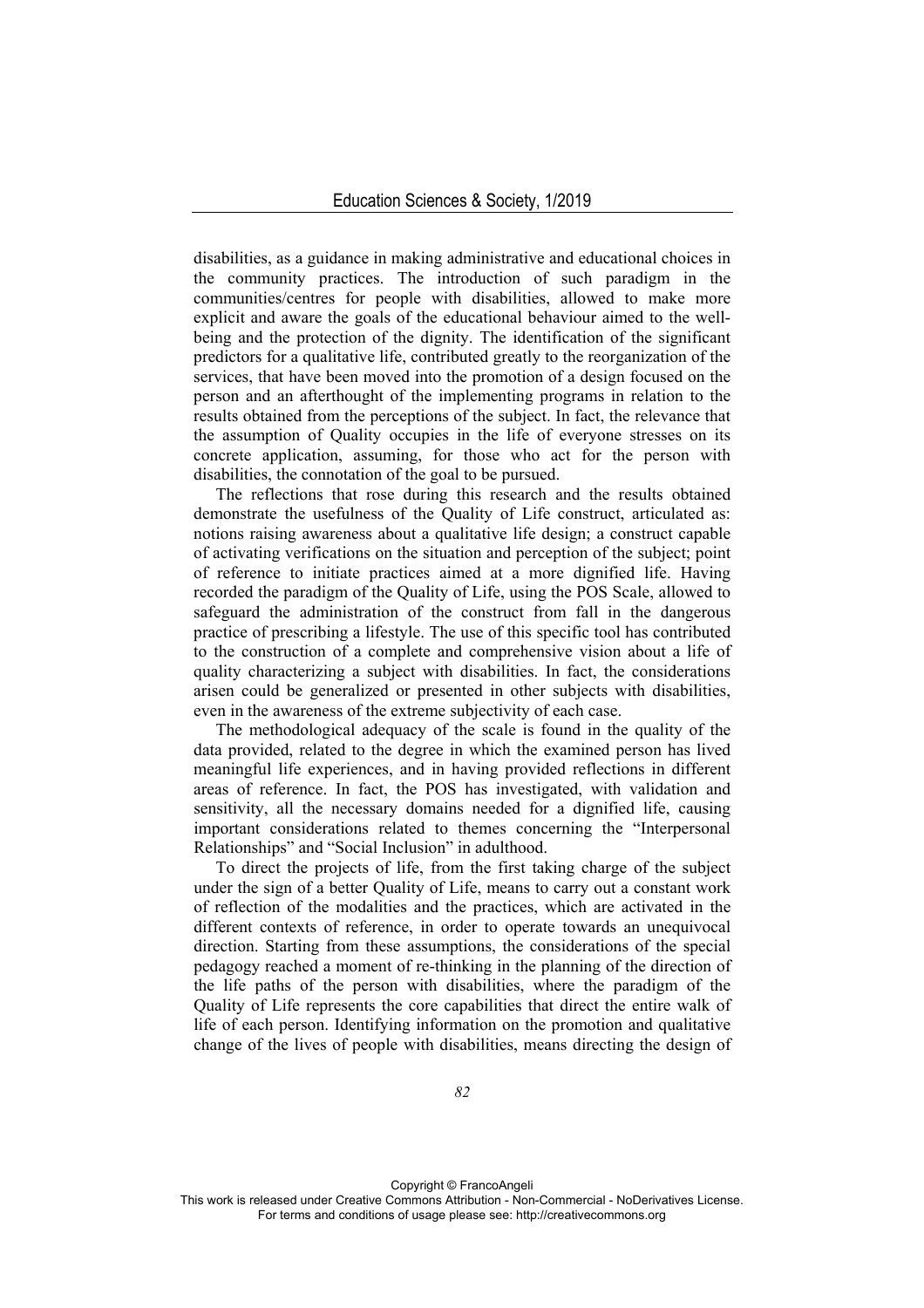the existential path towards the development of participatory and collaborative programmes, aimed to achieve personal goals in an inclusive living environment in the community, where role, value and social function are attributed to the person (Striano, 2010; Balboni *et al*., 2013; Ciani, 2017; Zappella, 2018). In this direction, the Quality of Life depends also on the services ability to create significant networks with families and professional roles that operate in the structures (Giaconi, 2012). «The perspective of the project of life requires to work within a network, or to work to create links and opportunities for communication between different entities (be they people, agencies and resources), that can converge towards a shared action» (Zappella, 2018, p. 209). As suggested in another work (Giaconi, Del Bianco, 2017) we want to underline that the structuring of potential paths is based on the needs of a specific person with disabilities, in relation to his/her reference contexts and in line with his/her life project.

#### **References**

- Balboni G., Coscarelli A., Giunti G., & Schalock R.L. (2013). The assessment of the quality of life of adults with intellectual disability: The use of self-report and report of others assessment strategies. *Research in Developmental Disabilities*, 34(11): 4248-4254.
- Boehm T.L., & Carter E.W. (2019). Family Quality of Life and Its Correlates Among Parents of Children and Adults With Intellectual Disability. *American Journal on Intellectual and Developmental Disabilities*, 124(2): 99-115.
- Brown I., Brown R.I. (2009). Choice as an aspect of quality of life for people with intellectual disabilities. *Journal of Policy and Practice in Intellectual Disabilities*, 6: 11-18.
- Brown I., Keith K.D., & Schalock R.L. (2005). Quality of life conceptualization, measurement, and application: Validation of SIRG-QOL consensus principles. *Journal of Intellectual Disabilities Research*, 48: 451.
- Crespo M., Bernaldo de Quiros M., Gomez M. M.; Hornillos C., (2012). Quality of Life of Nursing Home Residents with Dementia: A Comparison of Perspectives of Residents, Family, and Staff. *Gerontologist*, 52(1): 56-65.
- Ciani A. (2017). Progettare interventi e servizi educativi per il "dopo di noi": educare all'autodeterminazione. *Studium Educationis*, XVIII(3): 149-150.
- De Windt E. & Lannau S. (2009). *Vergelijking van de Kwaliteit van Bestaan van mensen met een verstandelijke beperking met andere burgers uit de Zeeuwse samenleving* (Ongepubliceerde masterproef). België: Universiteit Gent.
- Efklides A., Varsami M., Mitadi I., Economidis D. (2006). Health Condition and Quality of Life in Older Adults: Adaptation of QOLIE-89. *Social Indicators Research*, 76(1): 35-53.

Copyright © FrancoAngeli

This work is released under Creative Commons Attribution - Non-Commercial - NoDerivatives License. For terms and conditions of usage please see: http://creativecommons.org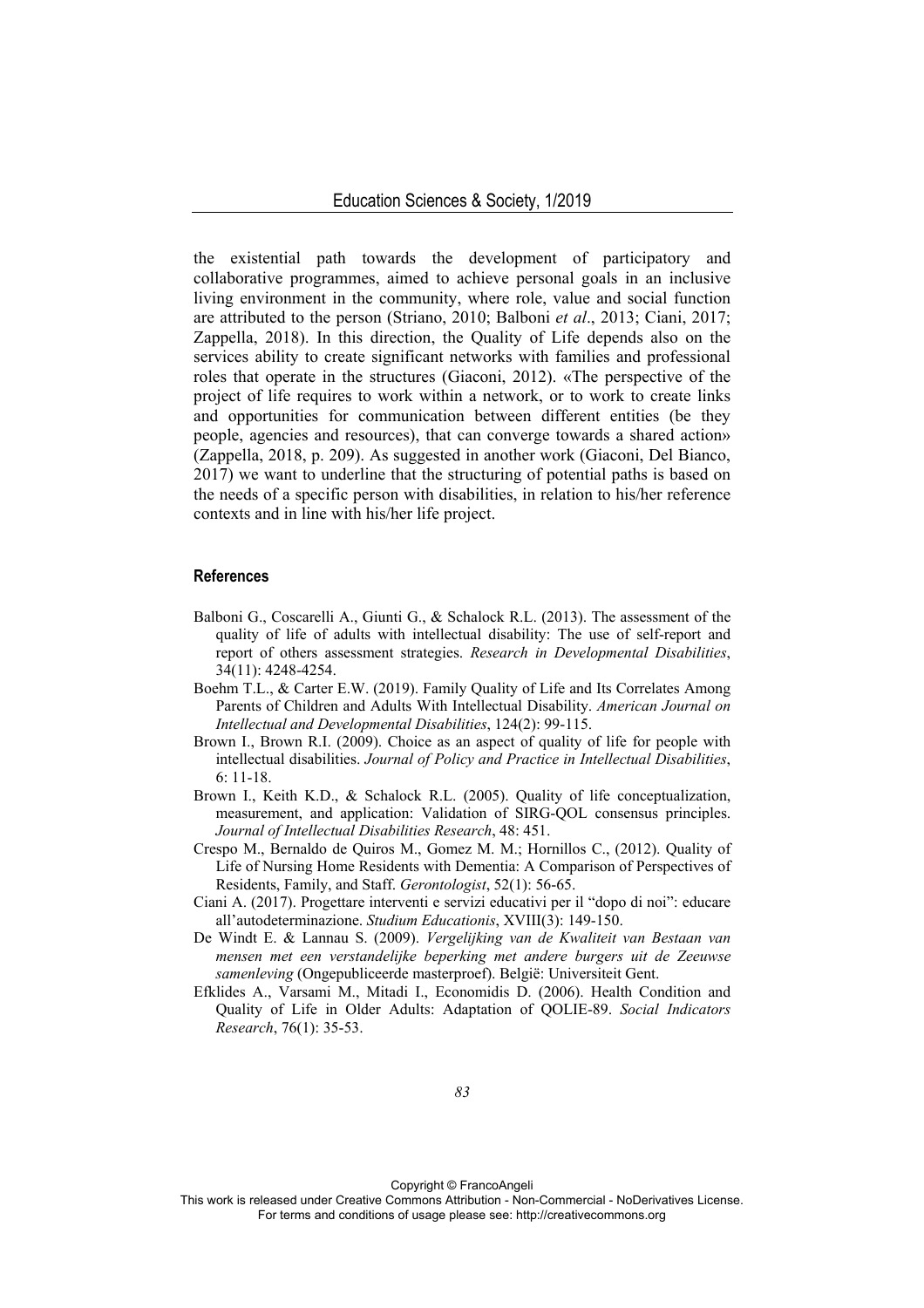- Finlay W. M., & Lyons E. (2001). Methodological issues in interviewing and using self-report questionnaires with people with mental retardation. *Psychological Assessment*, 13(3): 319-335.
- Faragher R., Ommen M.V. (2017). Conceptualising Educational Quality of Life to Understand the School Experiences of Students With Intellectual Disability. *Journal of Policy and Practice in Intellectual Disabilities*, 14(1): 39-50.
- Giaconi C. (2012). *Nella comunità di Capodarco di Fermo: Dalle pratiche all'assetto pedagogico condiviso*. Roma: Armando.
- Giaconi C. (2015). *Qualità della vita e adulti con disabilità. Percorsi di ricerca e prospettive inclusive*. Milano: FrancoAngeli.
- Giaconi C., Del Bianco N. (2017). Paths and Technologies in the Life Project of People with Disabilities: International Perspectives and Educational Potential. *Research on Education and Media*, 10(2): 40-54.
- Goodley D., Armstrong D., Sutherland K., & Laurie L. (2003). Self-advocacy, learning difficulties, and the social model of disability. *Mental Retardation*, 43(3): 149-160.
- Goksel Karatepe A., Kaya T., Gunaydn R., Demirhan A., Ce P., Gedizlioglu M., (2011). Quality of Life in Patients with Multiple Sclerosis: The Impact of Depression, Fatigue, and Disability. *International Journal of Rehabilitation Research*, 34(4): 290-298.
- Gómez L.E., Verdugo M.A., & Arias B. (2007). *Validation of the eight-domain model of quality of life*. Presentation at the ISQOL Conference: International Society for Quality-of-Life Studies. San Diego, CA, December 6-8.
- Gómez L.E., Verdugo M.A., Arias B. Navas P., Schalock R.L. (2013). The development and use of provider profiles at the organization and systems level. *Evaluation and Program Planning*, 36: 80-87.
- Jenaro C., Verdugo M.A., Caballo C., Balboni G., Lachapelle Y., Otrebski W., Schalock R.L. (2005). Cross-cultural study of person-centred quality of life domains and indicators: a replication. *Journal of Intellectual Disability Research*, 49(10): 734-739.
- Guàrdia-Olmos J., Carbó-Carreté M., Peró-Cebollero M. & Giné C. (2017). Item response theory analysis applied to the Spanish version of the Personal Outcomes Scale. *Journal of Intellectual Disability Research*, 61(11): 1021-1033.
- Prieto-Flores M.E., Moreno-Jimenez A., Fernandez-Mayoralas G., Rojo-Perez F., Forjaz M.J., (2012), The Relative Contribution of Health Status and Quality of Life Domains in Subjective Health in Old Age. *Social Indicators Research*, 106(1): 27-39.
- Schalock R.L. (2005). Introduction and overview to the special issue on quality of life. *Journal of Intellectual Disability Research*, 49: 695-698.
- Schalock R.L., Bonham G. S., & Marchand C.B. (2000). Consumer based quality of life assessment: A path model of perceived satisfaction. *Evaluation and Program Planning*, 23: 77-88.
- Schalock R.L., Bonham G.S. & Verdugo M.A. (2008). The conceptualization and measurement of quality of life: implications for program planning and evaluation

Copyright © FrancoAngeli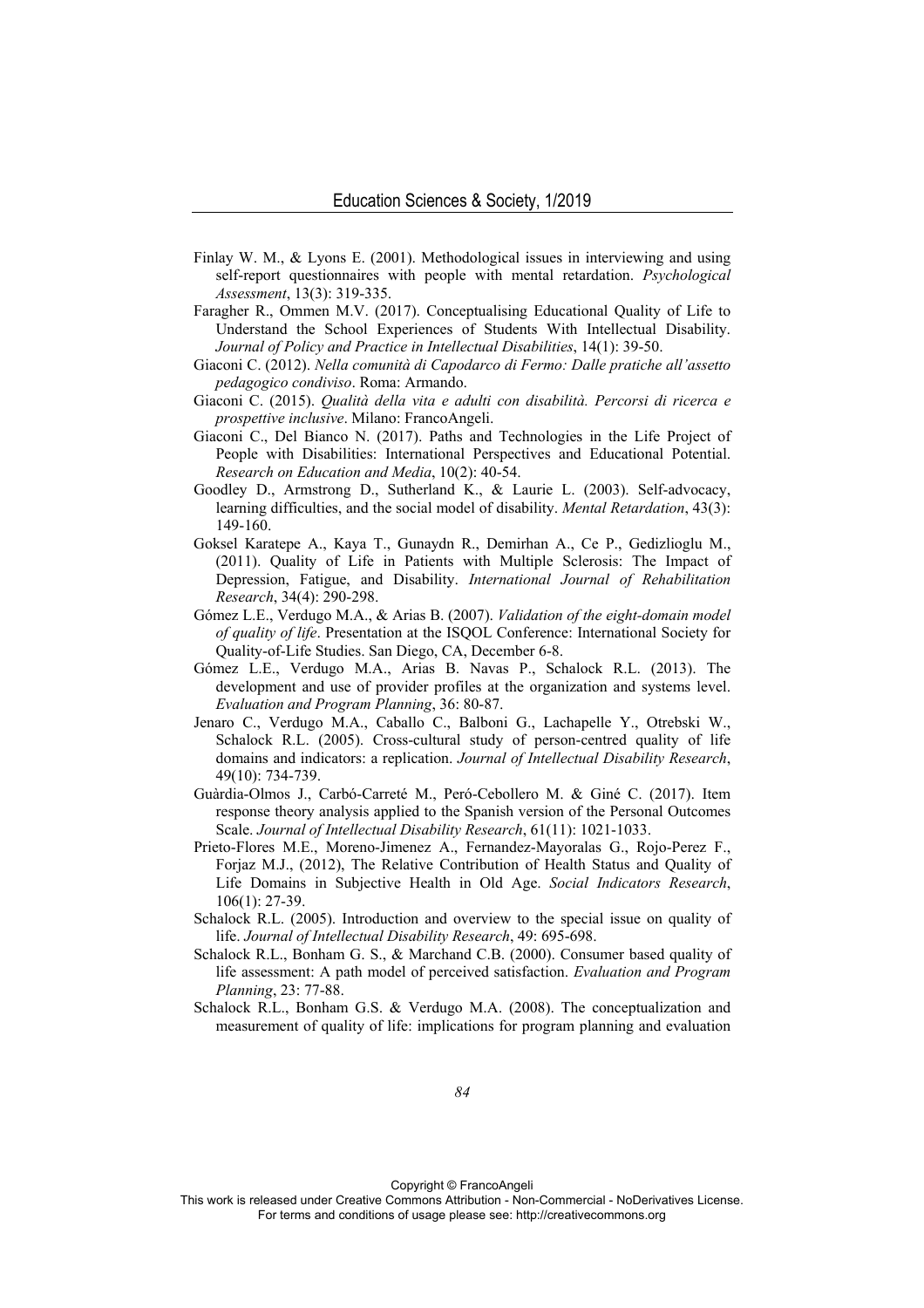in the field of intellectual disabilities. *Evaluation and Program Planning*, 31: 181-  $90^{\circ}$ 

- Schalock R.L., Brown R., Cummins R.A., Felce D., Matikka L., Keiyh K.D., Parmeter T. (2002). Conceptualization, Measurement, and Application of Quality of Life for Person With Intellectual Disabilities: Report of an International Panel of Experts. *Mental Retardation*, 40(6): 457-470.
- Schalock R.L., Gardner J.F., & Bradley V.J. (2007). *Quality of life for people with intellectual and other developmental disabilities: Applications across individuals, organizations, communities, and systems.* Washington, DC: American Association on Intellectual and Developmental Disabilities.
- Schalock R.L., Keith K.D., Verdugo M.A., & Gómez L.E. (2010). Quality of life model development and use in the field of intellectual disability. In: Kober R. (Ed.). *Enhancing quality of life for people with intellectual disability: From theory to practice* (pp. 17-32). New York: Springer.
- Schalock R.L., & Verdugo M.A., (2002). *Handbook on Quality of Life for Human Service Practioners*. Washington DC: American Association on Mental Retardation.
- Schalock R.L., & Verdugo M.A. (2006). *Manuale di qualità della vita. Modelli e pratiche di intervento*. Brescia: Vannini Editoria Scientifica.
- Schalock R. L., Verdugo M.A., Jenaro C., Wang M., Wehmeyer M., Jiancheng X., *et al*. (2005). A cross-cultural study of QOL indicators. *American Journal on Mental Retardation*, 110(4): 298-311.
- Schalock R.L., Verdugo M.A., Gomez L.E., & Reinders H.S. (2016). Moving Us Toward a Theory of Individual Quality of Life. *American Journal on Intellectual and Developmental Disabilities*, 121(1): 1-12.
- Schalock R.L. & Parmenter T. (2000). Preface. In *Quality Of Life: Its Conceptualization, Measurement, and Application, A Consensus Document*. IASSID: Washington.
- Scott H. M., & Havercamp S. M. (2018). Comparisons of self and proxy report on health-related factors in people with intellectual disability. *British Journal of Learning Disabilities, Online Early*, 31(5): 927-936.
- Simões C. & Santos S. (2017). The Impact of Personal and Environmental Characteristics on Quality of Life of People with Intellectual Disability. *Applied Research in Quality of Life*, 12(2): 389-408.
- Smith J.A., & Osborn M. (2003). Interpretative phenomenological analysis. In: Smith J.A. (ed.). *Qualitative Psychology* (pp. 51-80). London: Sage.
- Striano M. (ed.) (2010). *Pratiche educative per l'inclusione sociale*. Milano: FrancoAngeli.
- Taylor S. J. (1994). In support of research on quality of life, but against QOL. In: Goode D. (ed.). *Quality of life for persons with disabilities: International perspective and issues* (pp. 260-265). Brookline, MA: Cambridge.
- Van Havere T. (2011). *Onderzoek naar kwaliteit van bestaan en onafhankelijke cliëntondersteuning bij gebruikers van ADO Icarus vzw en Zewopa vzw. Onderzoeksrapport.* Gent, België: Hogeschoo.

Copyright © FrancoAngeli

This work is released under Creative Commons Attribution - Non-Commercial - NoDerivatives License. For terms and conditions of usage please see: http://creativecommons.org